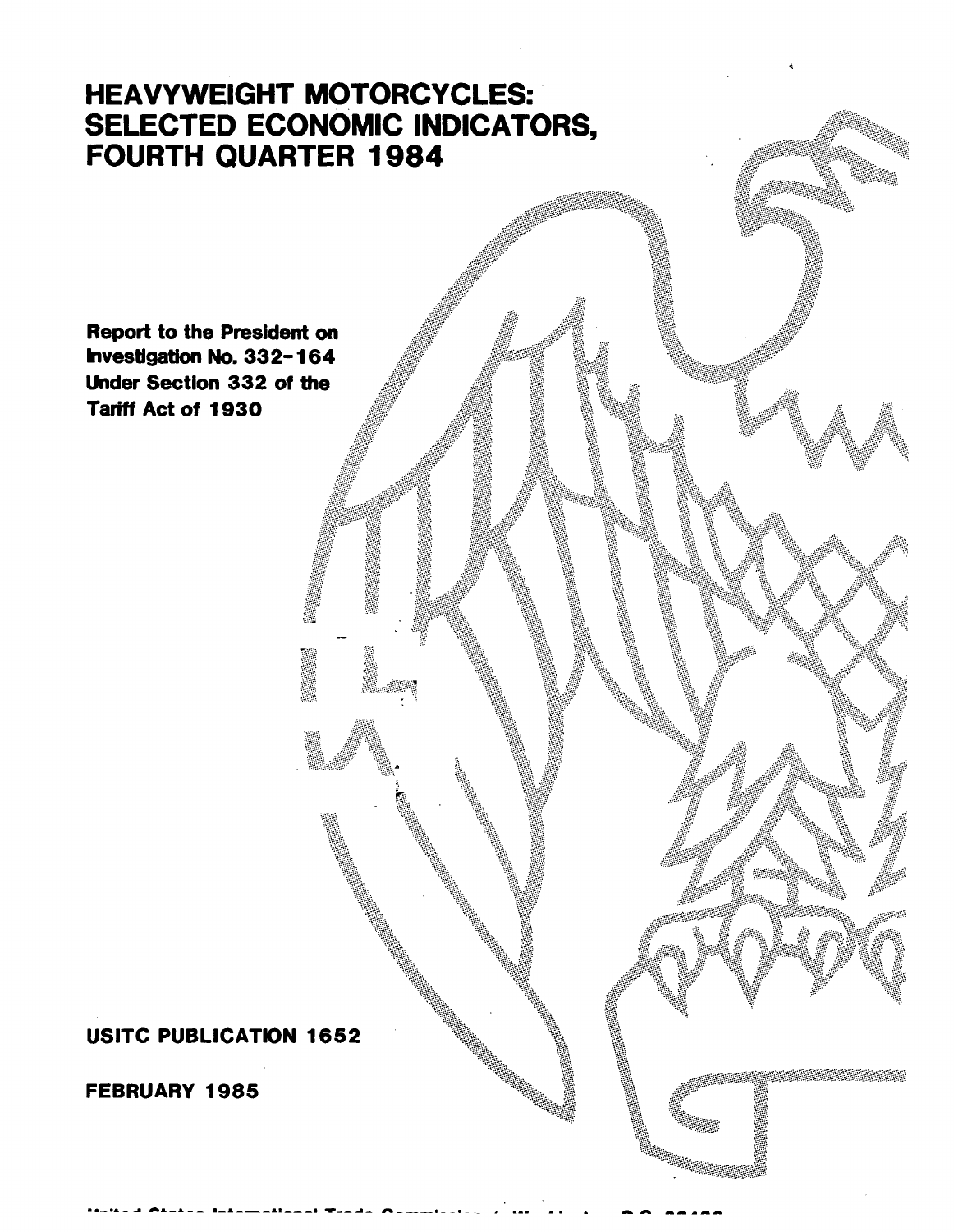## UNITED STATES INTERNATIONAL TRADE COMMISSION

## COMMISSIONERS

Paula Stern. Chairwoman Susan W. Llebeler. Vice Chairman. Alfred E. Eckes Seeley G. Lodwick David B. Rohr

This report was prepared principally by Jim McElroy, Deborah Ladomirak, and Diane Manifold Machinery and Equipment Division

> Office of Industries Vern Simpson, Acting Director

Address all communications to Kenneth R. Mason, Secretary to the Commission United States International Trade Commission Washington, DC 20436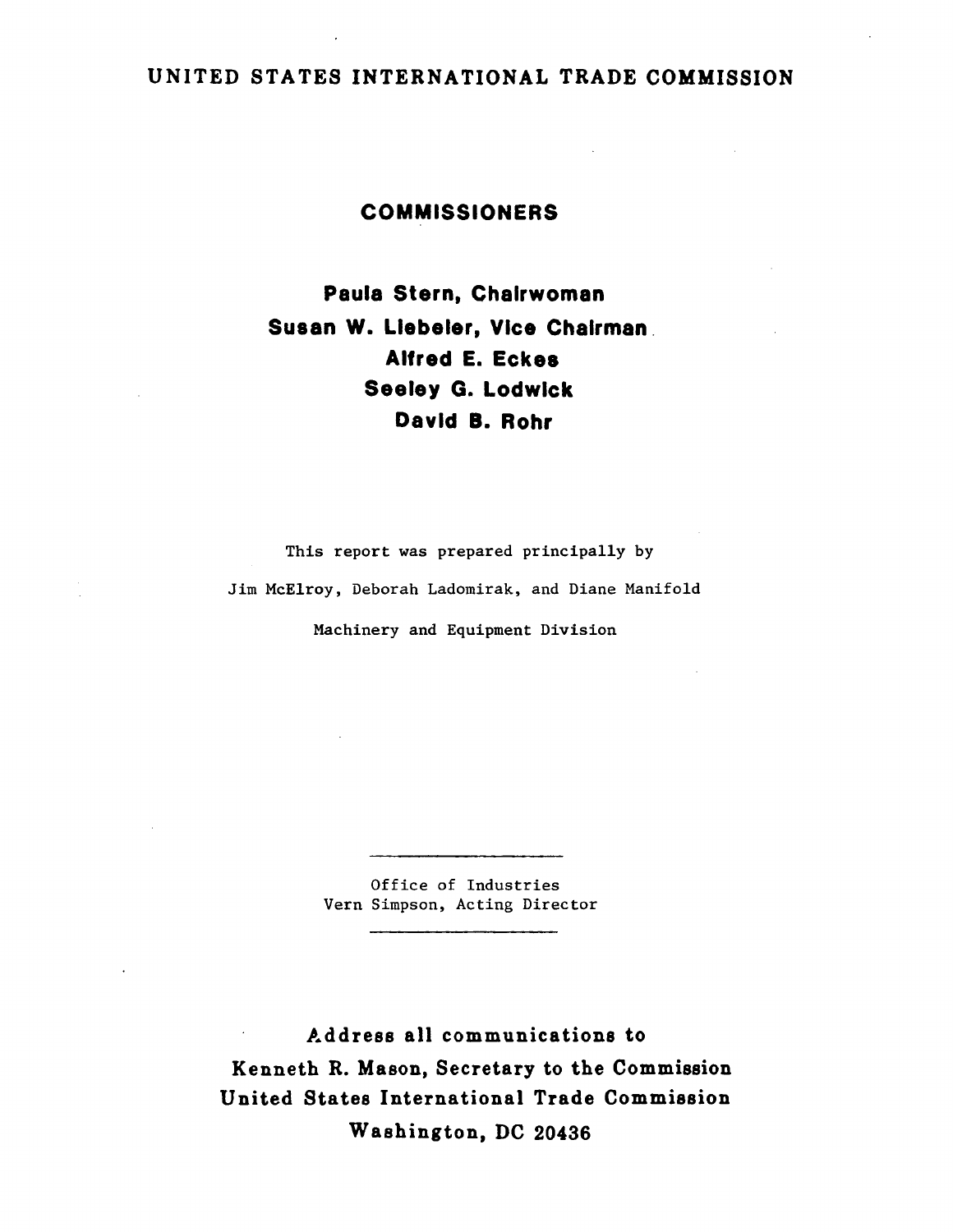## Highlights

The following are highlights of the economic data collected on the heavyweight motorcycle industry for the fourth quarter of 1984, compared with data collected for the fourth quarter of 1983. Since most data obtained by the Commission regarding the domestic heavyweight motorcycle industry are business confidential (even in the. aggregate), little information concerning the domestic industry is available in the public report.

- o U.S. production of heavyweight motorcycles decreased to 21,020 units during October-December 1984, and U.S. shipments of heavyweight motorcycles decreased to 18,662 units valued at \$84.9 million during the same period. In addition, retail sales, exports, and inventories increased during October-December 1984, compared with the corresponding period of 1983.
- o The average net selling price for U.S.-produced heavyweight motorcycles increased from \$3,989 during October.-December 1983, to \$4,554 during October-December 1984.
- o Total average employment decreased from 3,421 persons during<br>· October-December 1983, to 3,213 persons during October-Oecember 1984, and total hours worked by production and related workers also decreased during the comparative periods.
- o U.S. imports of heavyweight motorcycles increased from 2,444 units valued at \$7.9 million in October-December 1983, to 11,123 units valued at \$32.8 million in October-December 1984 (table 1).
- o Import shipments declined from 15,069 units in October-December 1983, to 8,929 units in October-December 1984, or by 41 percent (table 2).
- o Retail sales of imported heavyweight motorcycles decreased from 10,682 units in October-December 1983, to 6,790 units in October.-December 1984, or by 36 percent (table 3).
- o Inventories of imported heavyweight motorcycles decreased from 177,764 units as of October-December 1983, to 125,832 units as of October-December 1984, or by over 29 percent (tables 4 and 5).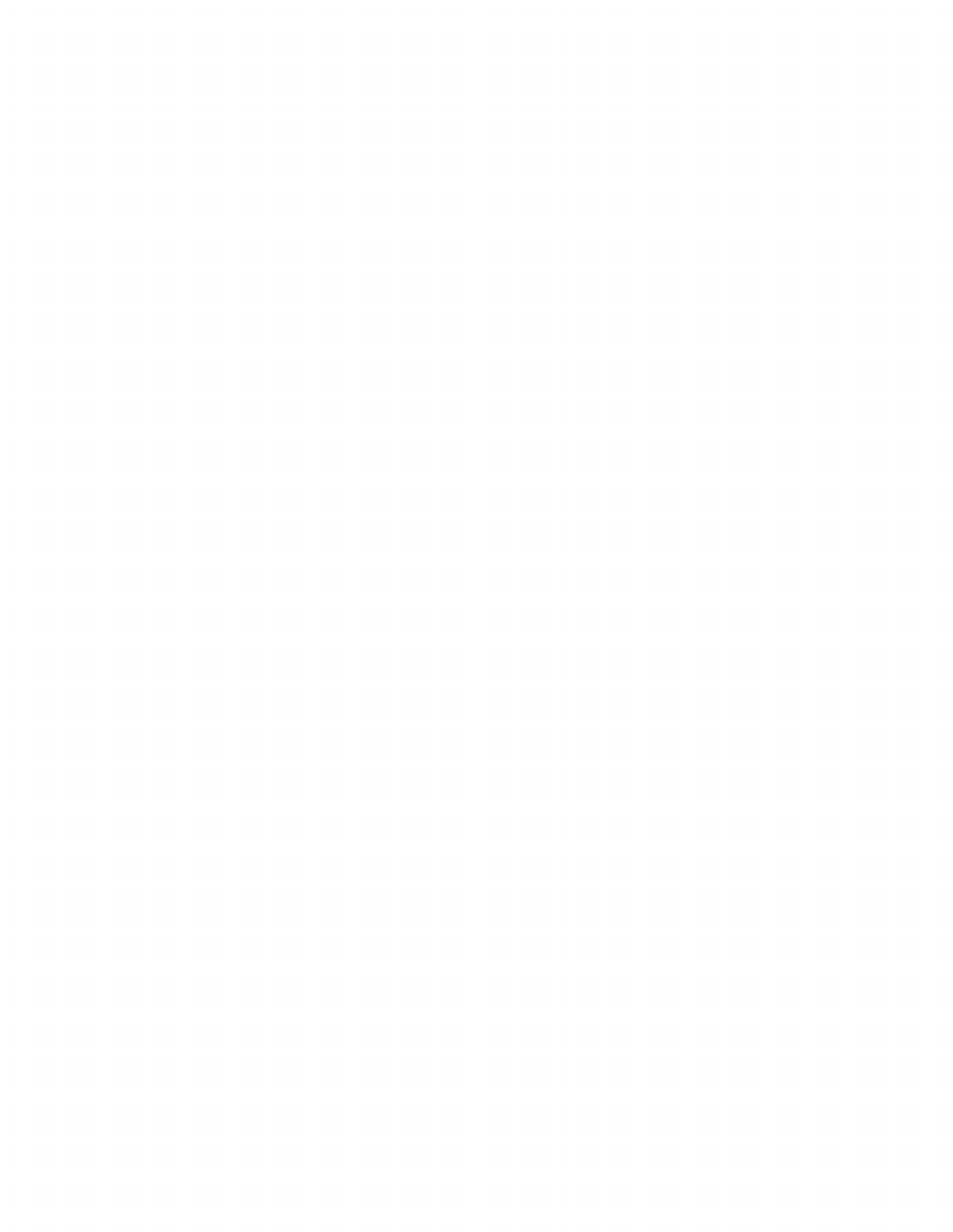Table 1.-Heavyweight motorcycles: U.S. imports for consumption, October-December 1983, and October-December 1984

|                                 | (Quantity in units; value in thousands of dollars) |  |           |       |        |
|---------------------------------|----------------------------------------------------|--|-----------|-------|--------|
|                                 | Period                                             |  | Quantity  | Value |        |
| October-December 1983---------- |                                                    |  | 2.444:    |       | 7.909  |
| October-December 1984-          |                                                    |  | $-11.123$ |       | 32,830 |

Source: Compiled from data submitted in response to questionnaires of the U.S. International Trade Commission.  $\Delta\mu$  , where  $\mu$  is the space of  $\mu$ 

 $\Delta \sim 10^4$ 

Table 2.-Heavyweight motorcycles: U.S. import shipments, October-December 1983, and October-December 1984

 $\mathcal{A}$ 

 $\sim 10^{-10}$ 

(Quantity in units; value in thousands of dollars)

|                                                  | Period | Quantity        | Value            |
|--------------------------------------------------|--------|-----------------|------------------|
| October-December 1983-<br>October-December 1984- |        | 15,069<br>8,929 | 21,226<br>28,653 |

Source: Compiled from data submitted in response to questionnaires of the S. International Trade Commission. U.S. International Trade Commission.

'···.

; Table 3.-Heavyweight motorcycles: U.S. importers' retail sales, by .. engin~ sizes, October-December 1983, and October-December 1984

|  |      |  |                          |                       | (In units)                       |          |          |
|--|------|--|--------------------------|-----------------------|----------------------------------|----------|----------|
|  |      |  |                          |                       |                                  | $Oct. -$ | $Oct. -$ |
|  | Item |  |                          | Dec. 1983 : Dec. 1984 |                                  |          |          |
|  |      |  |                          |                       |                                  |          |          |
|  |      |  |                          |                       | Over 700 cc but not over 790 cc- | 5.779:   | 2.483    |
|  |      |  |                          |                       | Over 790 cc but not over 970 cc- | 1,338:   | 956      |
|  |      |  |                          |                       |                                  | 3,565:   | 3,351    |
|  |      |  | <u> Total———————————</u> |                       |                                  | 10.682:  | 6.790    |
|  |      |  |                          |                       |                                  |          |          |

Source: Compiled from data submitted in response to questionnaires of the U.S. International Trade Commission.